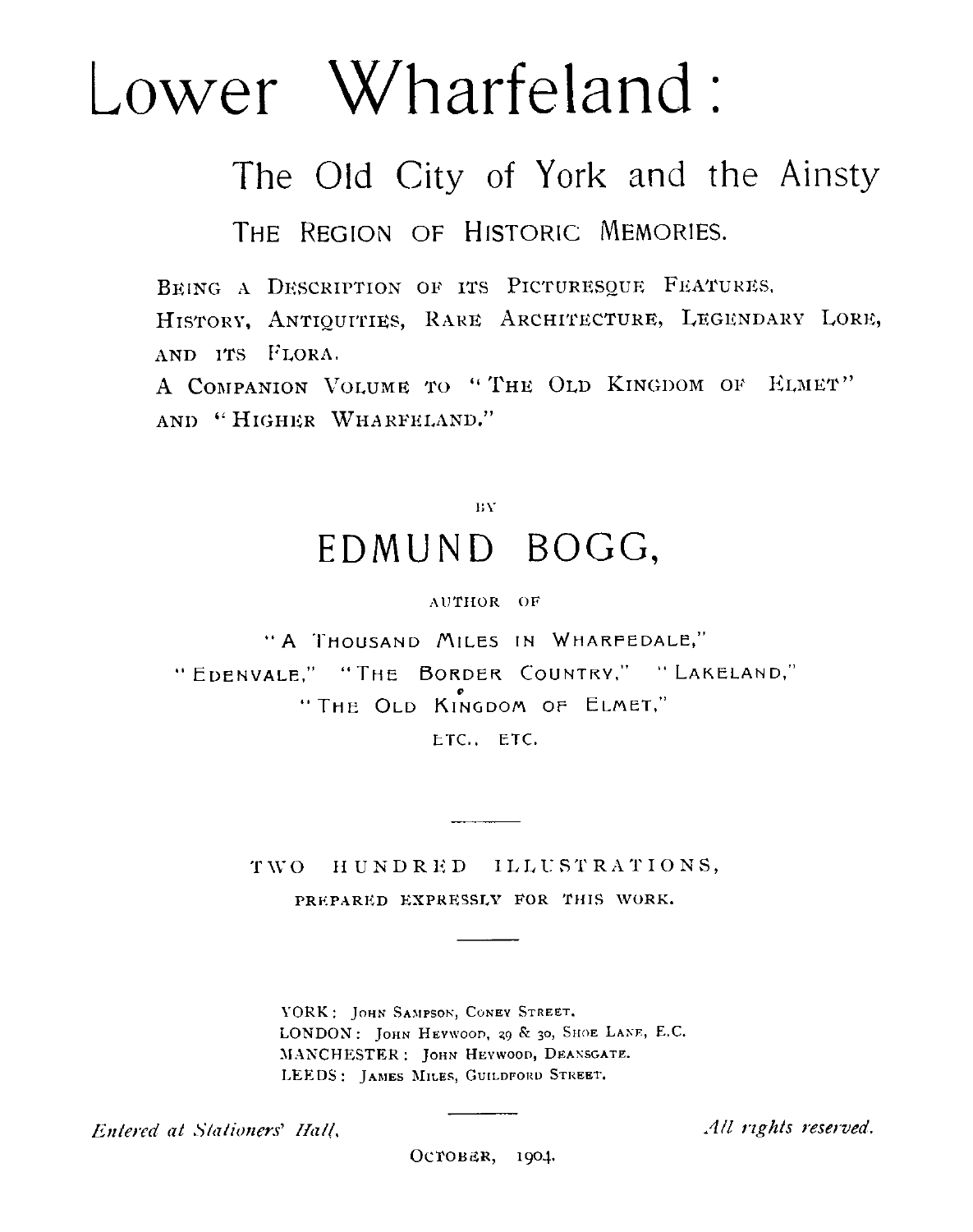## PREFACE.

### LOWER WHARFELAND, YORK, AND THE AINSTY :

THE REGION OF HISTORIC MEMORIES.

THE large amount of matter and illustration contained in my *Two \_Thousand Miles in Wharfedale,* the success of which has been such that it is practically sold out, necessitates dividing that Work into two handy parts, of which this volume deals only with the Dale from Tadcaster to Otley Chevin, inclusive of the old city and its appanage, the Ainsty. If it exceeds in historic interest the higher portion of this finest of river-valleys (for every foot of earth has shaken to the tramp of men on the march, and is imbued with all that was great and glorious in the past), it is no less charming in its own pastoral way, for eminences are not wanting from which panoramic views of surpassing glamour and extent may be obtained over the wide plain of central York, from Humber's flood, with its spreading sails, to the abrupt hills of Hambleton, where, midway on the west slope, the "White Horse of Kilburn" shows the wold limestone through emerald turf, the whole forming a picture to the eye that keeps green the fact that Yorkshire is the most varied, as it is the largest, county of " Merrie England."

In architecture this district stands out conspicuously in its historic manors, halls, castles, and churches, culminating in the magnificence and glory of its noble minster. It has also been the nursing-place of many great men, who have left their footprints deeply engraven on the pages of history.